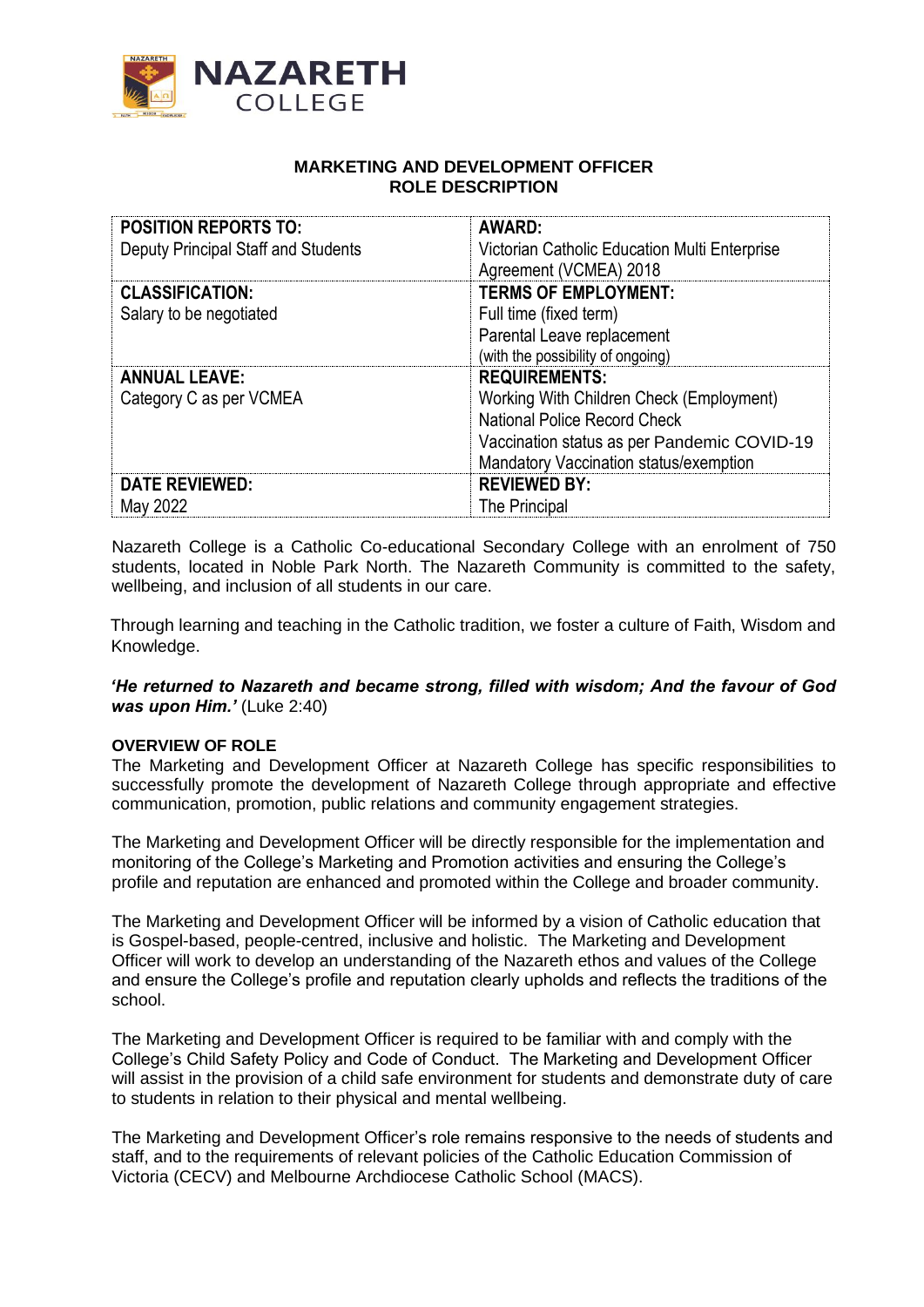

## **SPECIFIC RESPONSIBILITIES**

The specific responsibilities of the Marketing and Development Officer are as follows:

- Manage the College's media library, consents and rights;
- Assist in the management, implementation and monitoring of the College's social and online presence;
- Assists in the creation of Publications, Communication and Collateral;
- Enrolment promotion;
- Oversee the annual Presentation Evening;
- Community Liaison;
- General.

## *Manage the College's media library*

The Marketing and Development Officer:

- Manages the College media library to ensure all media published is in line with the College's image and publishing consents;
- Is active in keeping the College media library up to date;
- Communicates with staff to coordinate times for media capture;
- Organise the uploading of supplied content, pages and portals including Alumni, NCCA, etc;
- Assists in maintaining the College style guide and templates. Provide assistance to staff to ensure the style guide is adhered to;
- Photograph, video and document College events and activities.

## *Assist in the management, implementation and monitoring of all the College's social and online presence*

- The College's social media channels include Facebook, Instagram and LinkedIn;
- Monitor channels to ensure timely responses to comments and messages, sourcing responses from the Leadership Team or relevant College staff member;
- Assist in the creation of content that promotes audience interaction and participation;
- Ensure content meets online publishing rules and parent consent;
- Assist in monitoring social media advertising for large projects and events including Open Days/Evenings, Presentation Evening, Award Nights and Alumni events;
- Implement and manage social advertising:
- Monitor the social profile of and reference to Nazareth College via community groups and pages.

## *Assists in the creation of Publications, Communication and Collateral*

The Marketing and Development Officer:

- Coordinates and maintain the College's publications and marketing elements to develop the representation of Nazareth College including:
	- o College website
	- o College digital newsletter
	- o College handbooks and other documentation
	- o College annual yearbooks
	- o Other publications and marketing needs as they arise
	- o Alumni newsletter
		- College branded stationery
- Regularly reviews and updates the College website to ensure accurate information is available at all times and ensure the removal of content at conclusion of events, programs etc;
- Develop collateral and presentations, using the brand templates
- Advertising and signage:
	- o Design and arrange the placement of all print and digital advertising and signage as directed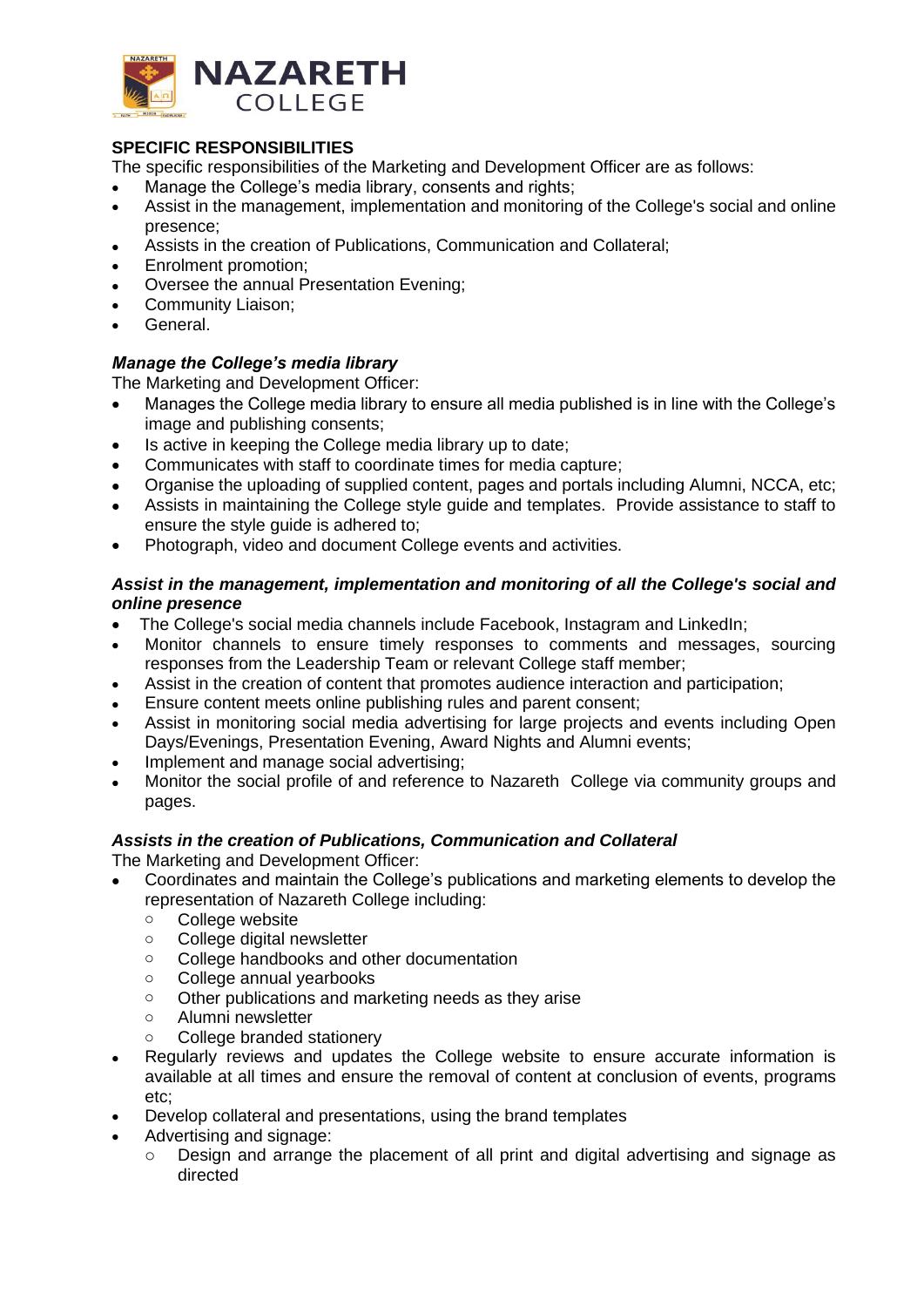

- o Design and assist in the implementation of coordinated style for College signage across the campus eg room numbers/names, emergency management signs and maps, directional signs and schematic maps
- o Liaise with media and signage representatives
- o Adequately advertise for enrolment related events

## *Enrolments*

The Marketing and Development Officer:

- Implement communication to prospective parent databases around Open Days/Evenings as instructed by the College Registrar;
- Provides support as required for the College enrolment and transition processes;
- Assists in data entry and database management as required;
- Digistorm interact with Digistorm providers in the collection and use of data.

# *Community Liaison*

The Marketing and Development Officer:

- Assists in the promotion and coordination of College marketing events including Open Days/Evenings, Taster Days in liaison with the College Leadership Team, Transition Officer and College Registrar;
- Build and further develop positive relationships with the primary schools;
- Provide promotions support to staff responsible for specific events such as the Biannual Production Evenings, Parent Evenings, Awards nights etc;
- Assists in the development and implementation of engaging with and supporting Alumni. Support the Alumni in the organisation of structures for collaborations as well as reunions for milestone years and other special events.

## *General*

- Assist in compiling term reports using data from google analytics, social channels, communications and supporting programs to identify trends and monitor engagement;
- Assist in administration tasks and data management as required.
- Attend all relevant meetings, including staff meetings when the notification to staff specifically indicates that support staff are required to attend;
- Attend whole school events as required:
- Attend staff liturgical events and staff faith days;
- Use Information and Communications Technologies to enhance administration;
- Follow the College's financial requirements in relation to ordering and deliveries.

## **EXPECTATIONS**

- Exercise a shared responsibility to ensure that the mission of the Catholic Church is brought to life in the College. The role is predicated on the belief that to be effective, the work will be informed by a vision of Catholic education that is Gospel based, people centred, inclusive and holistic.
- Accountability and efficiency in the carrying out of the duties of the position.
- Committed to the safety and protection of all students at the College.
- Be approachable and responsive to students, staff and parents.
- Show initiative and energy in all matters pertaining to the role.
- Timely follow-up and communication of the highest standard with staff, students, families and key stakeholders.
- Proven people management skills.
- Knowledge of Child Safety policies and protocols.
- Foster an environment of professional trust, empowerment, and learning.
- A strong customer service focus delivered to students, parents, future families and business partners.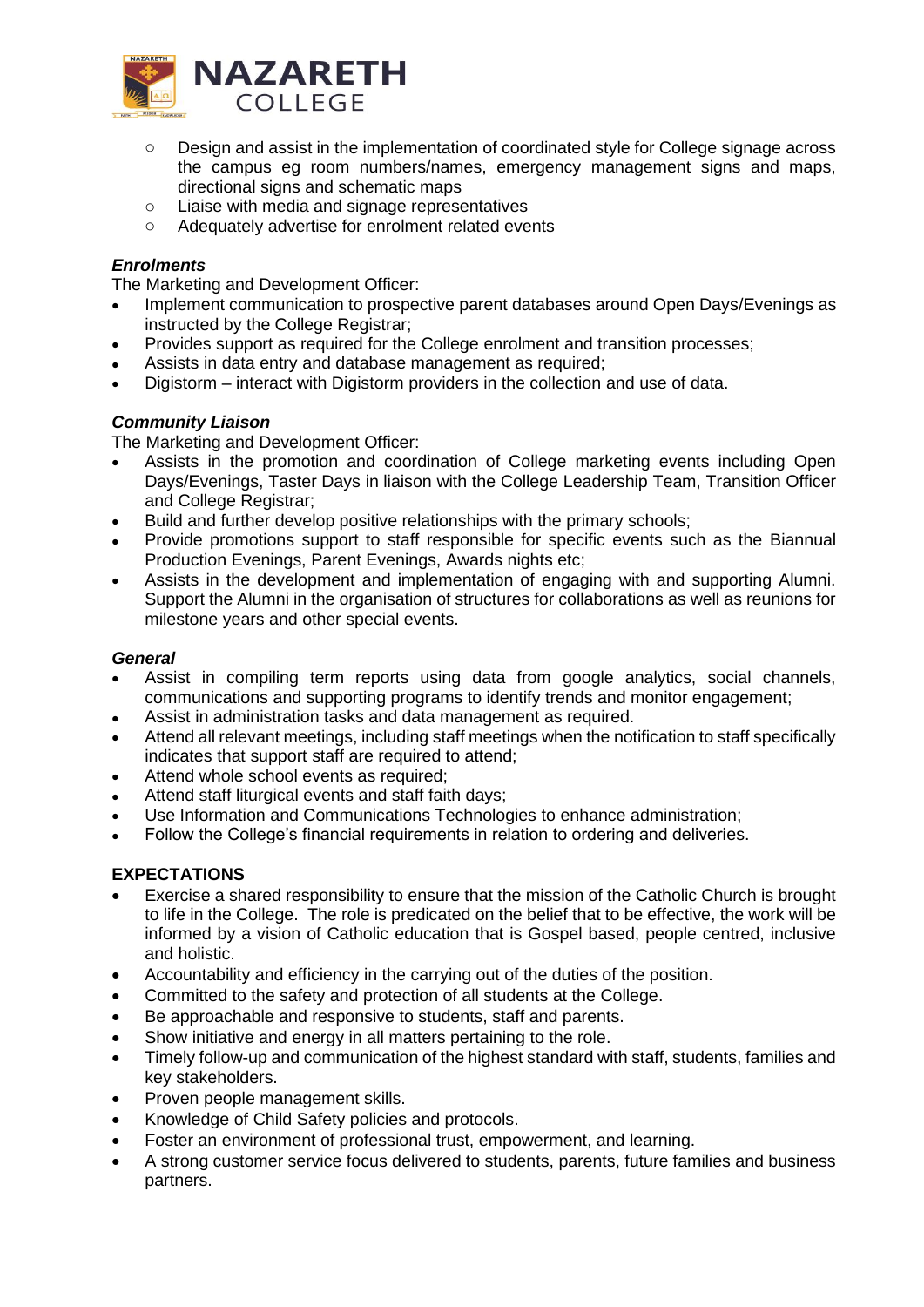

- Exercise discretion when handling confidential and sensitive information.
- Understand and adhere to College policies and procedures.
- Show collegiate support of all staff.
- Participate in appropriate professional learning and appropriate professional networks to broaden knowledge and improve practice. Nazareth will offer diverse opportunities to staff to further develop their skills, knowledge, and experiences. It is seen as an essential component of school improvement and staff development.
- Interact positively and proactively with all members of the school Community to build strong relationships.
- Communicate information of a serious nature to the Principal, or Leadership Team.
- Ensure Nazareth College continues to build its reputation as a school of choice.

## **VACCINATIONS**

Employees at Nazareth College are required to meet any State or Commonwealth government mandatory vaccination requirements for education facilities and staff are required to provide evidence of meeting these vaccination requirements as a condition of employment. Further information is available [here](https://www.health.vic.gov.au/sites/default/files/2022-04/Pandemic-COVID-19-Mandatory-Vaccination-Specified-Facilities-Order-2022-No-7.pdf)

#### **CHILD SAFETY**

Every person employed or volunteering at Nazareth College has a responsibility to understand the importance and specific role they play individually and collectively to ensure that the wellbeing and safety of all students is at the forefront of all they do and every decision they make. Such responsibility requires employees to:

- Be a suitable person to engage in child-connected work.
- Have an understanding of child safety and protection.
- Have an understanding of appropriate behaviours when engaging with children.
- Be familiar with and comply with Nazareth College's Child Safety Policy and Code of Conduct, together with any other policies or procedures in relation to child safety.
- Assist in the provision of a child safe environment for students.
- Have an understanding of obligations relating to child safety under Ministerial Order No. 870 Child Safe Standards and expectations of Melbourne Archdiocese Catholic Schools (MACS) and The Victorian Registration and Qualifications Authority (VRQA).
- Have an understanding of and commitment to Child Safety protocols, codes of conduct and ensuring Nazareth College is a Child Safe School.
- To ensure all protocols relating to reporting an issue of child safety and mandatory reporting are adhered to in the protection of the safety and wellbeing of all students.

## **OCCUPATIONAL HEALTH AND SAFETY**

There is responsibility, incumbent on all staff, to ensure that the regulations associated with Occupational Health and Safety are adhered to. Staff are advised that they are to:

- Take reasonable care of their own safety and health and safety of others affected by their acts or omissions.
- Report hazards, accidents or incidents (near misses) in accordance with agreed college procedures.
- Follow established safe working procedures, instructions and rules.
- Cooperate with the employer with respect to any action taken by the employer to comply with any requirement imposed by or under the act.
- Not wilfully or recklessly interfere or misuse anything provided in the interests of health and safety or the welfare of others.
- Not wilfully place at risk the health and safety of any other person in the workforce.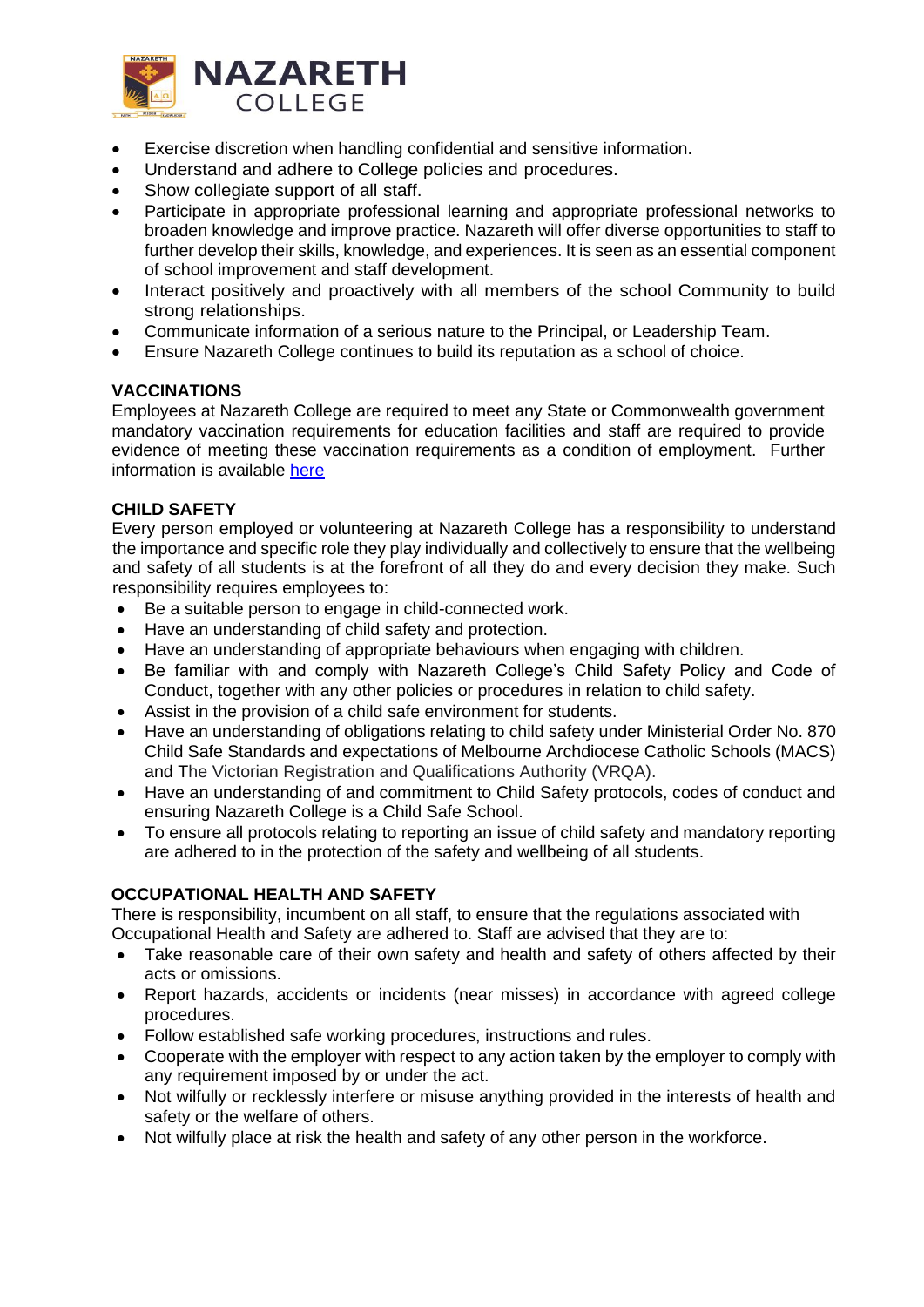

## **OTHER DUTIES**

- No position description can be entirely comprehensive, and the incumbent will be expected to carry out such other duties as requested by the Principal or delegate as may be required from time to time and are broadly consistent with the responsibilities of this position description.
- The position is subject to review and modification by the Principal (or nominee), through consultation and agreement with the appointee, in response to the evolving needs of the College, and experience and expertise of the appointee.
- The position will, from time-to-time may require attendance outside normal hours.
- The successful applicant will require a commitment to ongoing professional learning.
- All employees at Nazareth College are to follow College policies and procedures, including the Occupational Health and Safety Act 2004 and Equal Opportunity Act.

## **SELECTION CRITERIA**

Nazareth College, Noble Park North recognises and values the unique gifts, talents and experience of each applicant. The criteria listed below will inform the selection process

- 1. Support of the vision and mission statements of our learning and faith Community
- 2. The ability to communicate effectively and positively, ensuring productive interchange and professional conversation with the school Community
- 3. It would be desirable for the incumbent to possess certification in Administration or relevant Marketing business qualifications and experience
- 4. Demonstrated skills in Microsoft Suite (Word, Excel, Teams, Power Point) and knowledge and experience of Synergetic, SIMON and Digistorm.
- 5. A commitment to pursuing and maintaining professional knowledge and skills
- 6. Committed to creating an environment where the safety, wellbeing and participation of all students is paramount.
- 7. Well developed organisational and interpersonal skills including a demonstrated ability to work effectively, independently and collaboratively in a team environment. including the ability to manage information and correspondence with confidentiality, discretion and diplomacy with staff, students, parents/guardians and key stakeholders
- 8. Flexible and ability to operate effectively in a changing environment
- 9. Sound understanding of child safe standards and mandatory reporting requirements as they apply to Nazareth, and a strong commitment to providing a child safe environment
- 10. Ability to work under limited direct supervision and to exercise discretion within established work practices
- 11. First Aid Certificate (Or willingness to Obtain), National Police Check and Working with Children Check.